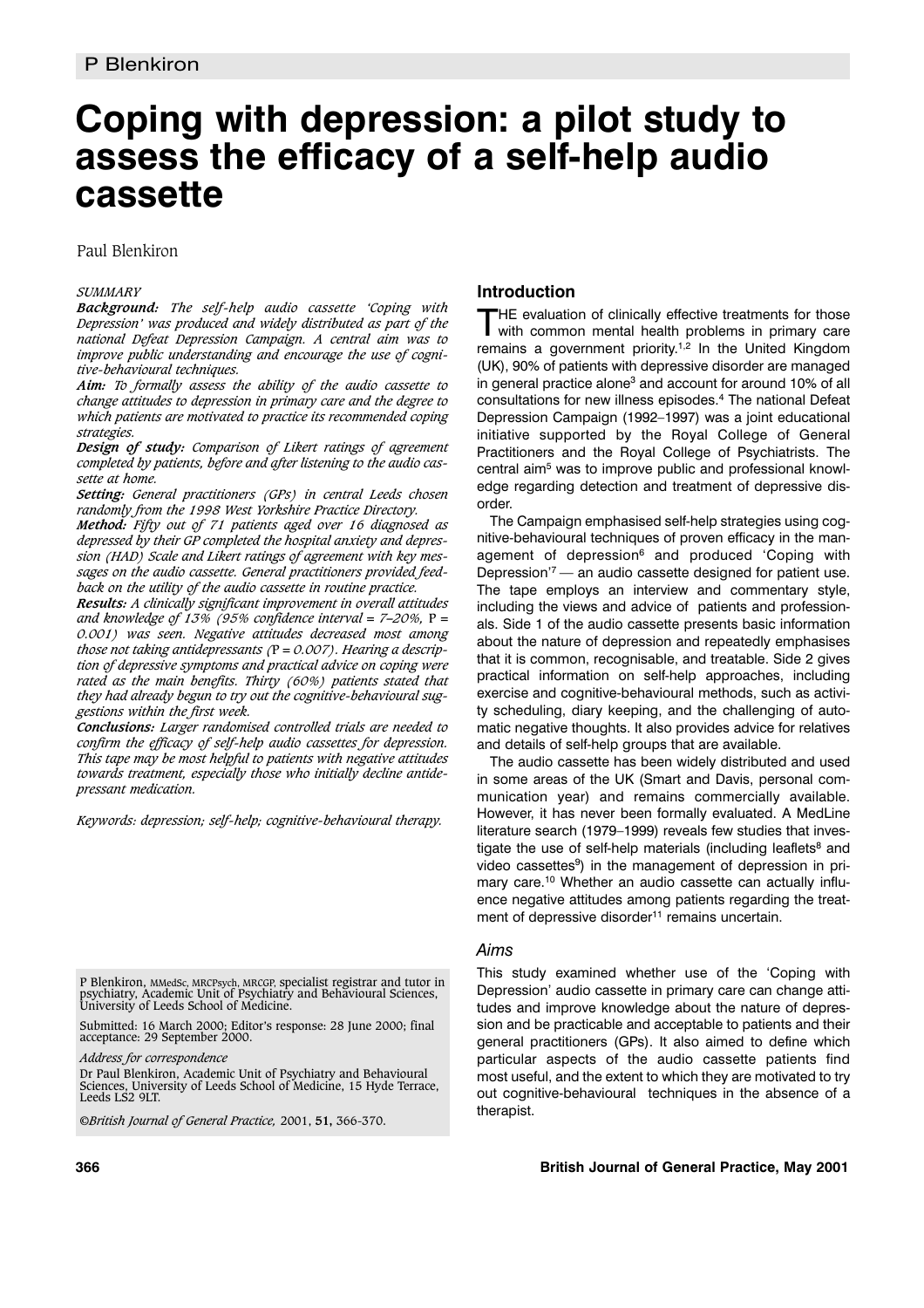# Original papers

### **HOW THIS FITS IN**

*What do we know?* Cognitive behavioural techniques are of proven efficiency in the management of depression. Self-help materials have been promoted as a cost effective method of delivering mental health care within general practice.

#### *What does this paper add?*

The 'coping with depression' audiocassette is useful and acceptable to patients in primary care. The majority were motivated to practice the audiocassette's coping strategies at home. Attitudes and knowledge about depression improved significantly, especially in those not taking antidepressant medication.

### **Method**

Ethical approval for the pilot study was obtained from the local research ethics committee. An initial letter of invitation was sent to 53 GPs in central Leeds chosen randomly from the 1998 West Yorkshire Practice Directory. Sixteen (30%) agreed to participate, comprising eight male and eight female GPs from 11 surgeries (median partnership size  $= 5$ ). Each doctor was given three copies of the cassette and asked to recruit up to six depressed patients between 1 July 1998 and 30 October 1998.

This was a pragmatic study of depression as typically seen in primary care. Patients aged 16 years and over who had been diagnosed as having a depressive disorder by their GP in the surgery were included. Cases with co-existing anxiety, physical or social problems, or depression as part of manic depressive (bipolar) disorder could be recruited. The audio cassette did not have to be given at the onset of depression or first consultation and patients with recurrent or chronic depression or those under hospital supervision could also participate.

Exclusion criteria were defined as: inability or refusal to give written consent, deafness, no access to facilities for playing the audio cassette, a diagnosis of learning disability or dementia, and the presence of psychotic symptoms.

General practitioners kept a written record of all those invited to listen to the audio cassette. Participating patients completed the Hospital Anxiety and Depression (HAD) scale<sup>12</sup> in the surgery, together with a questionnaire rating their agreement with key attitudes and knowledge regarding depression that were to be emphasised on the tape. This questionnaire was based on cassette transcripts and worded where possible to incorporate statements previously used by the Defeat Depression Campaign in public opinion polls.13 Five-point Likert scales were used (scored for 'strongly agree' = 1, 'agree' = 2, 'unsure' = 3, 'disagree' = 4, and 'strongly disagree'  $= 5$ ). Baseline questionnaires were posted by the GP to the study author.

Patients were given a copy of the audio cassette, with written instructions to listen to it as often as they wished over the next seven days, before returning it to their GP for use by other patients. A second questionnaire enclosed with the audio cassette was completed by the patient at home after listening to the audio cassette and posted back to the

### **British Journal of General Practice, May 2001 367**

author's hospital base in the stamped addressed envelope provided. It invited comments on the general usefulness, strengths, and weaknesses of the audio cassette and asked the same questions regarding attitudes and knowledge as the first questionnaire to enable a comparison to be made. Patients were also asked whether they intended to try out any of the self-help strategies emphasised on the audio cassette. A reminder questionnaire was sent out to those who had not returned the second form three weeks after the date of completion of the first questionnaire.

All other aspects of care appropriate to the clinical management (such as referral to other agencies and the use of antidepressant medication) occurred as usual, independently of the use of the audio cassette. At the end of the study, GPs were interviewed regarding their opinions on the utility and feasibility of incorporating the audio cassette into their daily clinical practice.

Data analysis was performed using SPSS for Windows 6.1. Changes in attitudes to depression were analysed using the Wilcoxon signed ranks test applied to paired median 'before' and 'after' ordinal Likert scale scores. Attitude scores were also coded as a dichotomous variable (whether the patient did or did not agree/strongly agree with a given statement). The difference in proportions with 95% confidence limits was then calculated using standard formulae.14

### **Results**

All 71 patients approached by their GP were willing to participate in the study, a median of four (range  $= 1-7$ ) per doctor. Of these 71 who completed their baseline questionnaires and received a copy of the depression tape, 50 subsequently returned the second questionnaire (after a median period of eight days), giving a response rate of 70%. Table 1 shows that although non-responders were younger than responders, they did not differ significantly for other baseline characteristics.

Sixteen patients (32%) listened to the audio cassette once or twice, 20 (40%) three or four times, and 13 (26%) between five and 10 times in total. A friend or relative also listened in 20 (40%) cases. Men played the audio cassette significantly more often than women (median  $=$  five versus three times, Mann–Whitney  $U = 141.5$ ,  $P = 0.02$ ). While in possession of the tape, only 13 (26%) patients stated that they had sought or received information about depression from other sources (friend or relative in 11 cases; book, magazine or leaflet in 10 cases; television or radio in three cases). Eleven (85%) stated that these were less useful than the audio cassette.

### *Changes in attitudes and knowledge*

Table 2 shows that listening to the tape had a positive effect upon previous attitudes towards depression. An overall negative attitude score (NAS, maximum  $=$  40) was calculated by summing the individual Likert ratings of agreement with statements 1 to 8. For statements 2 and 8, Likert scores were reversed, and per cent disagreement used when calculating totals. The fall in the total NAS score from 19 to 17 after listening to the audio cassette represents a medium clinical effect size<sup>15</sup> of 0.46. A lower NAS after playing the audio cassette correlated significantly with a higher overall rating of its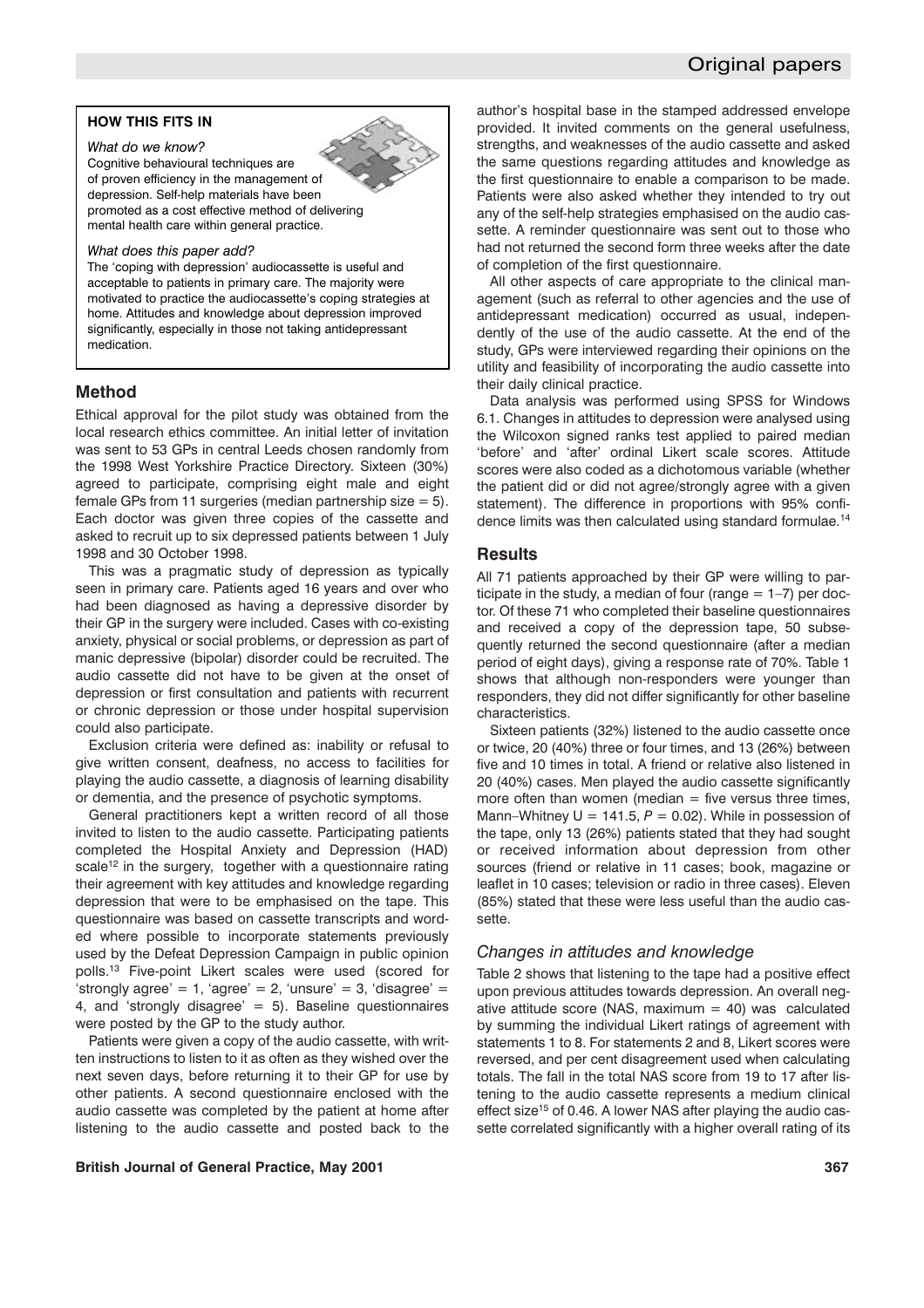# P Blenkiron

*Table 1. Characteristics of questionnaire responders and non-responders.*

| Variable                                             | Responders<br>$(n = 50)$ | Non-responders<br>$(n = 21)$ | P-value           |
|------------------------------------------------------|--------------------------|------------------------------|-------------------|
| Mean age (years)                                     | 43.4                     | 37.1                         | 0.01 <sup>a</sup> |
| Number (%) males                                     | 14 (28)                  | 6(29)                        | 0.96              |
| Number (%) with professionals other than GP involved | 18 (37)                  | 5(24)                        | 0.29              |
| Number (%) taking antidepressant drugs               | 40 (80)                  | 16 (76)                      | 0.60              |
| Median length of depression (IQR)                    | 8 months $(3-16)$        | 5.5 months $(2-15)$          | 0.24 <sup>b</sup> |
| Median HAD depression score (IQR)                    | $10(8.5-14)$             | $14(9.5-17)$                 | 0.13 <sup>b</sup> |
| Median HAD anxiety score (IQR)                       | $13(11-18)$              | $16(11-17)$                  | $0.55^{b}$        |

IQR = interquartile range. P-values are for chi-squared tests except: <sup>a</sup>Student's *t*-test and <sup>b</sup>Mann–Whitney tests.

| Table 2. Changes in attitudes as a result of listening to the audio cassette. |  |  |  |
|-------------------------------------------------------------------------------|--|--|--|
|                                                                               |  |  |  |

| Statement                                                                                    | Number (%)<br>agreeing |         | Difference<br>in proportions | Median attitude<br>scores (IQR) |               | Wilcoxon<br>test |
|----------------------------------------------------------------------------------------------|------------------------|---------|------------------------------|---------------------------------|---------------|------------------|
|                                                                                              | <b>Before</b>          | After   | $(95% \text{ Cl})$           | <b>Before</b>                   | After         | (p value)        |
| 1. Depression is a very common problem                                                       | 35 (70)                | 43 (86) | $16 (-2.4 - 34.4)$           | $2(2-3)$                        | $2(2-2)$      | 0.08             |
| 2. Depression is a sign of weakness                                                          | 11 (22)                | 4 (8)   | $-14$ ( $-49.6 - 21.6$ )     | $3(3-4)$                        | $4(3-4)$      | 0.03             |
| 3. Depression is a medical condition like a<br>physical illness (such as diabetes or asthma) | 33 (66)                | 38 (76) | $10(-11.1 - 2.1)$            | $2(2-3)$                        | $2(1.5-2)$    | 0.55             |
| 4. There are things that I can do to help<br>myself cope with depression                     | 38 (76)                | 41 (82) | $10(.8.5 - 28.5)$            | $2(2-2)$                        | $2(2-2)$      | 0.16             |
| 5. There are effective treatments<br>available for depression                                | 33 (66)                | 39 (78) | $12 (-8.7 - 32.7)$           | $2(2-3)$                        | $2(2-2)$      | 0.15             |
| 6. Talking treatments such as counselling<br>are effective for depression                    | 26 (52)                | 31 (62) | $10(.15.7 - 35.7)$           | $2(2-3)$                        | $2(2-3)$      | 0.06             |
| 7. Tablets known as antidepressants are<br>an effective treatment for depression             | 25(50)                 | 38 (76) | $26(2.2 - 49.8)$             | $2.5(2-3)$                      | $2(2-2.25)$   | 0.003            |
| 8. Antidepressant drugs are addictive<br>(you can get hooked on them)                        | 7 (14)                 | 1(2)    | $-12$ (-49.6 – 25.6)         | $3(3-4)$                        | $4(3-4)$      | 0.001            |
| Total                                                                                        | 272(68)                | 325(81) | $13(7.0 - 20.0)$             | 19 (16.5–23)                    | 17 (14–19.75) | 0.001            |

helpfulness ( Spearman's  $p = -0.29$ ,  $P = 0.04$ ).

Compared with those taking antidepressant medication, the 10 (20%) patients who were not on antidepressant drugs showed a significantly greater improvement in total NAS after listening to the tape (median NAS decreasing from 23 [interquartile range =  $22-23.5$ ] to 17 [IQR = 17-19.75], versus 18  $[IQR = 16-21]$  to 17  $[IQR = 14-19]$  for those on antidepressants, Mann–Whitney  $U = 59$ ,  $P = 0.007$ ). The improvement in negative attitudes was most apparent for opinions regarding the role of antidepressants among those not taking medication. For example, 13 patients changed their mind after listening to the audio cassette to 'agree' with the statement 'tablets known as antidepressants are an effective treatment for depression'. Of these, five out of 40 (12.5%) were and eight out of 10 (80%) were not taking antidepressant drugs (difference in proportions  $= 67.5\%$ , 95%  $Cl = 40.7 - 94.3$ .

### *Motivation regarding self-help suggestions on the audio cassette*

At the time of returning their second questionnaire, 30 (60%) patients had begun to try out one or more of the coping techniques described on side 2 of the audio cassette. Responders stated that they were already doing, or intended to start doing within the next few days, a median of four out of the seven self-help strategies. Table 3 shows that the most popular suggestions were 'plan to do more of the things I used to enjoy' (46 out of 50 cases [92%]) and 'try to look at my thoughts in a different way' (44 [88%]).

### *Usefulness of the audio cassette*

Thirty-four patients (68%) rated the tape as quite or very helpful to them in coping with their depression, 13 (26%) were unsure, and three (6%) described the tape as not at all helpful. According to patients, the most useful information on the tape was recognition of their symptoms as being depression, advice on self-help coping techniques, and simply knowing that others also suffered from depression (Table 4).

No subgroups of patients particularly likely to benefit from the audio cassette were identified. Neither changes in the total NAS nor motivation to carry out the self-help suggestions showed any significant relationship with the patient's age, sex, HAD scale scores, length of the depression, or whether patients had used other sources of information about depression while in possession of the audio cassette.

#### **368 British Journal of General Practice, May 2001**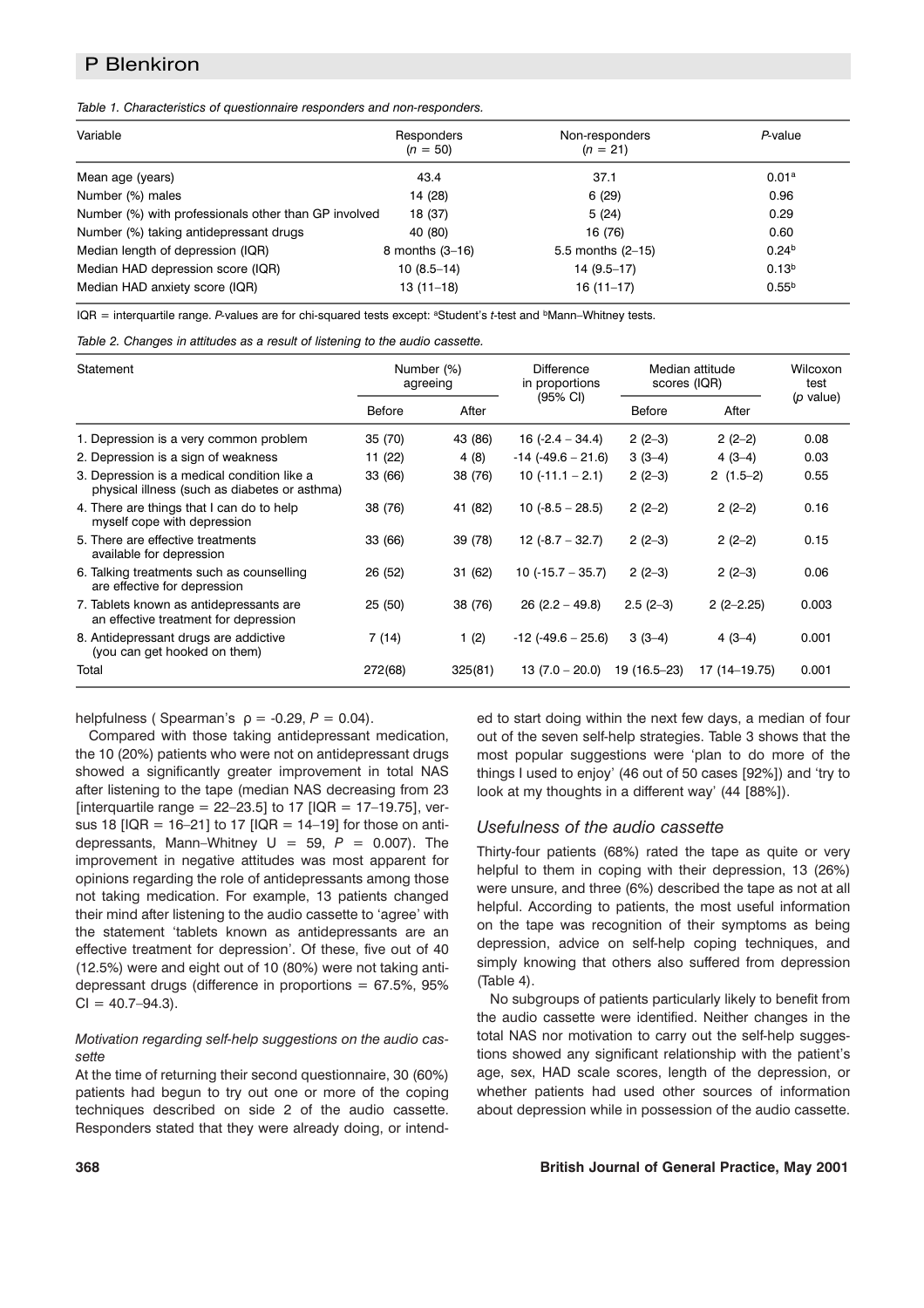#### *Table 3. Motivation to carry out self-help suggestions described on the audio cassette (*n *= 50).*

| Coping technique                                                         | Already began<br>to do this<br>(%) | Intend to do this<br>in next few days<br>(%) | Not likely<br>to try this<br>(%) |  |
|--------------------------------------------------------------------------|------------------------------------|----------------------------------------------|----------------------------------|--|
|                                                                          |                                    |                                              |                                  |  |
| Plan to do more of the things I used to enjoy                            | 30                                 | 62                                           |                                  |  |
| Try to look at my thoughts in a different way (such as                   |                                    |                                              |                                  |  |
| the evidence for and against the thought being true)                     | 30                                 | 58                                           | 10                               |  |
| Start doing more regular exercise each week                              | 36                                 | 46                                           | 18                               |  |
| Keep a diary of situations, feelings, and thoughts                       | 12                                 | 40                                           | 48                               |  |
| Keep a diary of how I spend my time                                      | 6                                  | 34                                           | 58                               |  |
| Contact one of the addresses listed on the cassette leaflet <sup>a</sup> |                                    | 22                                           | 70                               |  |
| Find out about joining a local self-help group for depression            |                                    | 20                                           | 74                               |  |

aDepressives Associated, Federation of Depressives Anonymous, British Association of Counselling or Association for Post-Natal Illness.

| Aspect of audio cassette |                                                                 | Patient quotes                                                                                                                                                                                                                                                             | Number (%) replies |  |
|--------------------------|-----------------------------------------------------------------|----------------------------------------------------------------------------------------------------------------------------------------------------------------------------------------------------------------------------------------------------------------------------|--------------------|--|
|                          | 1. Hearing a clear description<br>of the symptoms of depression | 'It describes exactly how I'm feeling'<br>'Makes me feel less of a freak'<br>'The difference between feeling depressed and clinical depression'<br>'Confirms I am ill, not just being pathetic'                                                                            | 17 (34)            |  |
|                          | 2. Practical advice on coping strategies                        | 'The cognitive therapy suggestions'<br>'Medical advice on diet and exercise'<br>'Other sources of help, e.g. depression groups'                                                                                                                                            | 10(20)             |  |
|                          | 3. Knowing that I am not alone                                  | 'Just knowing you are not the only one'<br>The similarity between other peoples' problems and my own was quite haunting'<br>'A relief to recognise myself'                                                                                                                 | 9(18)              |  |
| 4.                       | Identifying with sufferers speaking<br>on tape                  | 'I can relate to one woman who is a real fighter very much on this tape'<br>'Listening to fellow depression sufferers describe their experiences'                                                                                                                          | 5(10)              |  |
|                          | 5. Being given the tape showed<br>was being taken seriously     | 'It is good to know that this debilitating illness is taken so seriously'<br>'The tape explained that I have been brave rather than weak to seek help'<br>'Now I feel it was silly of me to think I was wasting my doctor's time'                                          | 4 (8)              |  |
| 6.                       | Other                                                           | 'Knowing that depression is treatable'<br>'There is light at the end of the tunnel'<br>'Knowing antidepressants are not addictive'<br>'I can re-play the tape as many times as I need'<br>'Easier to play the tape to family and friends than to try to explain it myself' | 5(10)              |  |
| Total                    |                                                                 |                                                                                                                                                                                                                                                                            | 50 (100)           |  |

### *Problems and difficulties*

When asked to describe which aspects of the audio cassette they liked least, or had difficulty with, 30 (60%) patients made specific comments. Most striking was the variety of contrasting opinions. Although generally described as 'very convincing' and 'easy to listen to — nothing clinical about it', some resented 'doctors talking like doctors' and felt that they were 'reading from a script'. Being able to identify with key sufferers speaking on the audio cassette was regarded as a strength by many, while others 'could not relate to them' and found it 'hard to listen to people discussing their feelings'. Motivation to listen to the audio cassette in the first place was a problem for two patients. The self-help advice was well received overall, but some were disappointed that trying out these strategies had brought them only temporary relief. One patient disliked the idea of keeping a diary because 'I wouldn't like it to be read by anyone else'. Two responders commented that hearing the cognitivebehavioural suggestions had made them feel guilty or angry ('at the moment I don't feel like doing these things').

General practitioners gave positive feedback regarding the usefulness of the tape as a welcome addition to their

**British Journal of General Practice, May 2001 369**

routine management of depression. Some felt that they may have been biased in their recruitment of depressed patients, being more likely to hand out the audio cassette to 'borderline' or 'difficult' cases, such as those less willing to take antidepressant medication. Doctors stated that their main practical problem was persuading patients to return the audio cassette to the surgery for re-use.

## **Discussion**

This pilot study suggests that the 'Coping with Depression' audio cassette may be useful and acceptable to patients in primary care. The majority of responders stated that they tried out several of the cognitive-behavioural strategies described, although their actual participation with these was not directly confirmed. The 13% overall change in patient attitudes to depression noted after playing the audio cassette compares favourably with shifts in views among the general public of between 5% and 10% occurring during the five-year Defeat Depression Campaign.13

The limitations of this pilot study should be emphasised. It is not a randomised trial: a control population might also have improved during the study period. The main outcomes